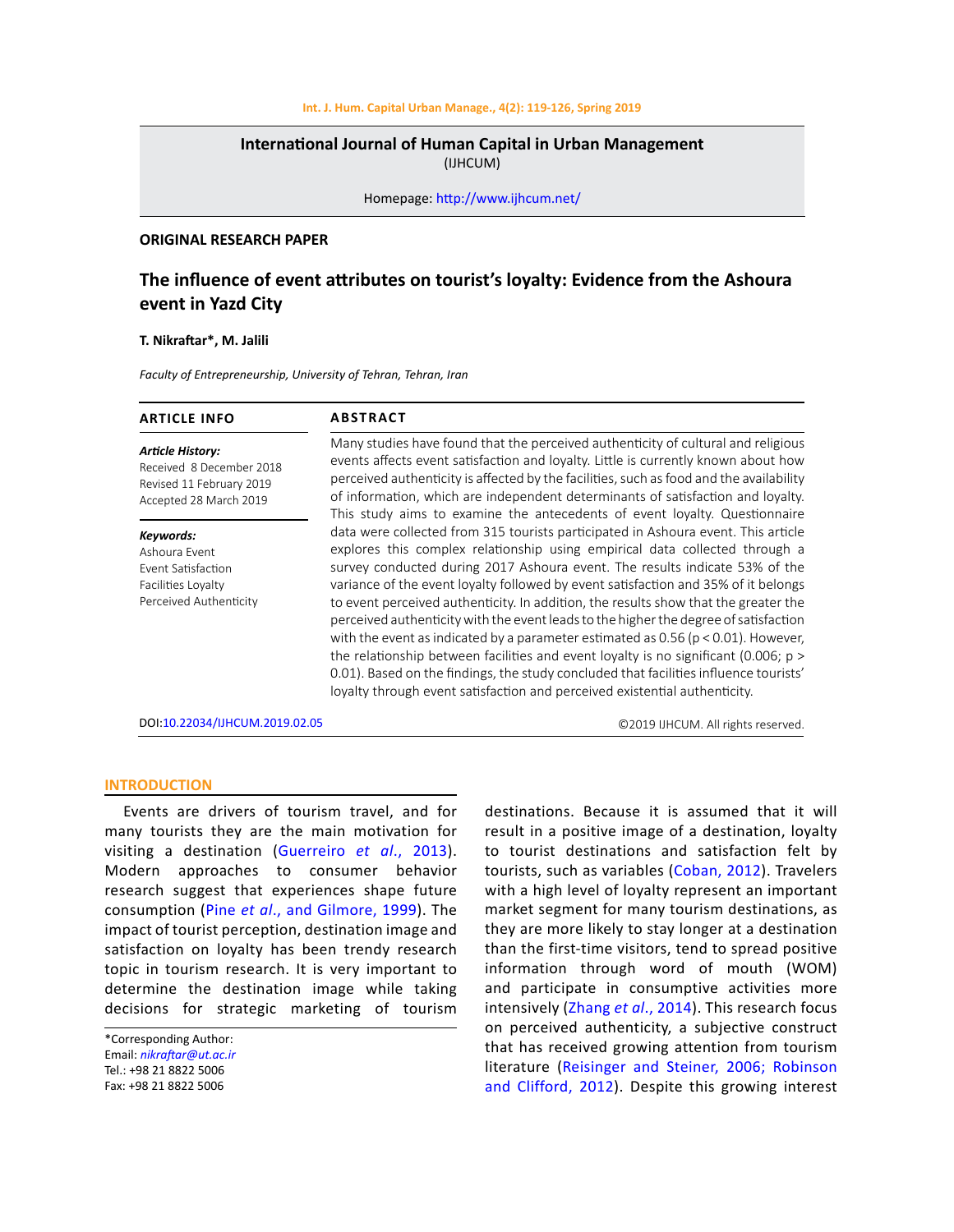in the consequences of perceived authenticity, its presumed effect on satisfaction and loyalty, although intuitively rational, has not been tested or validated in any systematic fashion in tourism literature. This paper organized in three sections. Firstly, it presents the theoretical background of the research and propose the hypotheses based on the literature reviewed. Subsequently, it presents research methodology and findings. Finally, it discusses the findings and suggest their implications to improve the tourists' loyalty.

# *Hypothesis Development*

Brown *et al*., (2017), pointed out that there was a positive relationship between event satisfaction and intention to watch swimming events in the future. Berry (l998) suggested that perceived service quality came before customer satisfaction, and Cronin and Taylor (1992) disagreed by positing that customer satisfaction preceded customer perceptions of service quality. Mensah (2013) examined residents' satisfaction and behavioral intention with local festival. Among the five factors (ancillary services, participation, information, activities, and security and duration on festival) festival activities was the most important factor influencing residents' satisfaction with festival. Anil (2012) found that out of three dimensions (food, festival area, and convenience) that significantly affect visitors' satisfaction, food dimension was the most important factor. Existential authenticity is concerned with the object free aspect of activities or experiences (Kolar and Zabkar, 2010). Wang (1999) suggests existential authenticity comprises of two parts, both inter-personal as well as intrapersonal feelings, where the inter-personal part relates to natural feelings and the intra-personal to self-made feelings. Authenticity could be categorized into three dimensions: objective, constructive, and existential (Akhoondnejad, 2016). Existential authenticity pertains to the authenticity that consumer's judge their experiences based on their emotional experiences instead of the objective criteria. Both objective and constructive authenticities are object-related, whereas existential authenticity is experiencerelated (Akhoondnejad, 2016). Authenticity is a vital factor in assessing the quality and value of cultural products and experiences (Kim and Jamal, 2007). Drawing from attitude theory and the experience perspective, it postulates that perceived authenticity, through the mediation of experience (emotions), would affect tourist's evaluation on festival experience (satisfaction). As a positive emotional response to a product or service, satisfaction equates to a favorable evaluation of a consumption experience. It is also an important indicator of tourist experiences while participating in tourism activities (Lee and Hsu, 2011). Despite this growing interest in the consequences of perceived authenticity, its presumed effect on satisfaction and loyalty, although intuitively rational, has not been tested or validated in any systematic fashion in tourism literature ([Novello](http://journals.sagepub.com/author/Novello%2C+Simone) and [Fernandez](http://journals.sagepub.com/author/Fernandez%2C+Pilar+Murias), 2016). Various researchers had contributed to develop predictors of attendee loyalty in the festival literature. For instance, researchers had explored the effects of festival authenticity (Shen, 2014), festival quality (Wu *et al*., 2014), festival value (Yang *et al*., 2011), and satisfaction with festival (Lee, 2014) on loyalty to festival. As a positive emotional response to a product or service, satisfaction equates to a favorable evaluation of a consumption experience. It is also an important indicator of tourist experiences while participating in tourism activities (Lee and Hsu, 2011). Therefore, in order to better understand which factors may lead to attendee loyalty, the current research proposed a comprehensive model to test the effects of festival authenticity, facilities and satisfaction as predictors of loyalty to a given festival and compared it with indirect effect as mentioned above. Thus, the following hypotheses are proposed:

- H1: Facilities positively affects Event Satisfaction
- H2: Facilities positively affects Perceived existential authenticity
- H3: Event satisfaction positively affects event loyalty
- H4: Perceived existential authenticity positively affects event satisfaction
- H5: Perceived existential authenticity positively affects event Loyalty
- H6: *Facilities positively affects event Loyalty*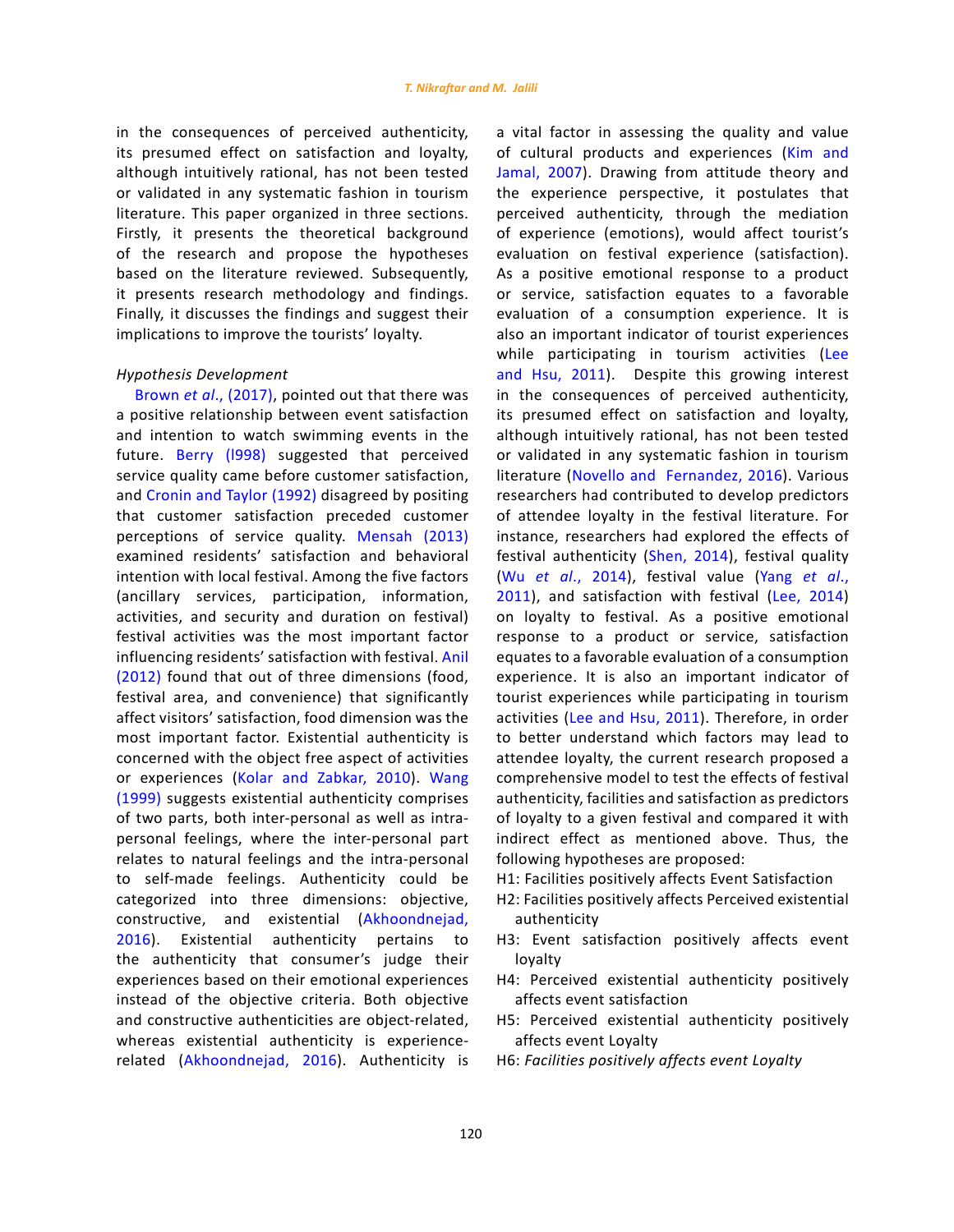# **MATERIALS AND METHODS**

The current research is quantitative research. Data was gathered through a questionnaire. The study was conducted using a sample of tourists visiting the 2017 Ashura event in Yazd, a city in the center of Iran that is famous for religious events like Ashura day. For [Shi'a](https://en.wikipedia.org/wiki/Shi%27a) Muslims, Ashura marks the climax of the [Remembrance of Muharram](https://en.wikipedia.org/wiki/Remembrance_of_Muharram), and commemorates the death of [Husayn ibn Ali](https://en.wikipedia.org/wiki/Husayn_ibn_Ali), the grandson of [Muhammad](https://en.wikipedia.org/wiki/Muhammad) at the [Battle of Karbala](https://en.wikipedia.org/wiki/Battle_of_Karbala) on 10 [Muharram](https://en.wikipedia.org/wiki/Muharram) in the year 61 AH. The massacre of Husayn with a small group of his companions and family members had a great impact on the religious conscience of Muslims, particularly [Shi'a](https://en.wikipedia.org/wiki/Shia_Islam)  [Muslims](https://en.wikipedia.org/wiki/Shia_Islam), who commemorate Husayn's death with sorrow and passion. Mourning for Husayn and his companions by his surviving relatives and supporters began almost immediately after the Battle of Karbala. The [Commemoration of Husayn](https://en.wikipedia.org/wiki/Commemoration_of_Husayn_ibn_Ali)  [ibn Ali](https://en.wikipedia.org/wiki/Commemoration_of_Husayn_ibn_Ali) has become a national holiday, and most ethnic and religious communities participate in it. The survey was conducted on tourists who traveled to Yazd; to attend the Ashura event. The data collection was conducted within Yazd City namely, around the Amir Chakhmagh Square and at the main exits of events and activities organized by different religious communities (Pierre *et al*., 2007). The survey instrument used was developed following a comprehensive review of the relevant literature pertaining to religious and heritage tourism (Yoon and Uysal, 2005; Fand Zabkar, 2010; Yoon *et al*., 2010). Five academic experts who were familiar with the under study topic assessed the content and face validity of the survey. The final questionnaire was translated into three languages: English, Persian, and Arabic. The questionnaire consisted of the following major sections: The first includes questions about the quality of facilities attributes; authenticity; satisfaction and loyalty; and the final section were designed to gather information about the respondents' demographic characteristics and travel behavior. A total of 500 people were approached, and a response rate of 60% was obtained. A total of 315 complete responses were obtained from 340 returned questionnaires.

*Facilities:* The six items measuring facilities were adopted from Lee *et al*., (2008) and Yoon *et al*., (2010) (Cronbach's alpha: 0:81).

*Event Satisfaction*: The three items measuring event satisfaction were adopted from Yoon and Uysal (2005) and Lee *et al*., (2008) event satisfaction measurement, which (Cronbach's alpha: 0.8).

*Event perceived authenticity*: The items measuring event perceived authenticity were derived from Kolar and Zabkar (2010) three-items measuring an individual's perceived authenticity (Cronbach's alpha: 0.79).

*Event loyalty:* The items measuring event loyalty were adopted from Lee *et al*., (2008) (Cronbach's alpha: 0.88).

# *Data Analysis*

Data was analyzed using the statistical software SPSS 16.0. The partial least squares (PLS) technique was also used to test the model recurring to the Smart PLS software. First, an exploratory factor analysis with varimax rotation was conducted on all survey items. The results from the factor analyses indicated that the groupings of factors were exactly the same as the instrument factor analyses reported in the past research, and no items were deleted in this stage. Next, the researchers conducted a confirmatory factor analysis to evaluate the factor structure, and Cronbach's alpha values were used to rate the reliability of the instrument. Standard of being converged validity is based on the average variance of exit (AVE) more than 0.5. Diverged validity was measured by comparing AVE square root to correlations between latent variables (Table 2). Present research used two measures of Cronbach's alpha and combined reliability factor in order to identify questionnaire reliability following. In all variables, Cronbach's alpha coefficients are more than a minimum value (0.7). Unlike Cronbach's alpha assuming implicitly, that indexes have the same weights, combined reliability relies on real factorial loads of each factor, and therefore, it gives a better measure for reliability. Combined reliability must obtain a value more than 0.7 to reflect inner consistency of factors. Tables 1 and 2 represent results of reliability and validity of measuring instrument completely. Measuring tools have good validity (content, convergent, divergent) and reliability (factor loading, composite reliability coefficient, Cronbach's alpha coefficient). This method, PLS, consists of a statistical modeling-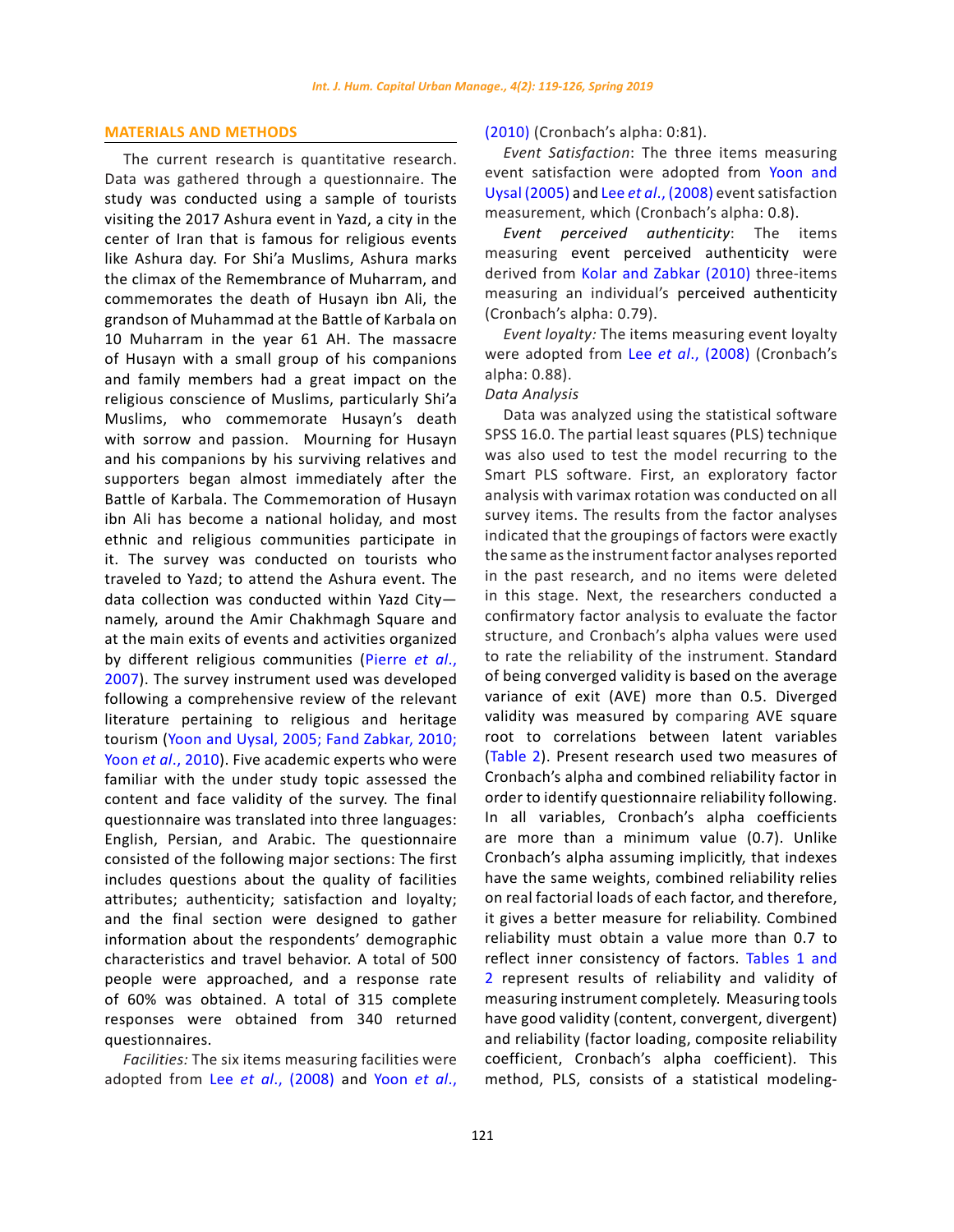#### *The Influence of Event Attributes on Tourists Loyalty*

| Research variables                       | Coefficient of<br>Average Variance<br>Extracted (AVE) | Loadings<br>factors | Convergent<br>Validity<br>Pc > 0.7 | Cronbach's<br>Alpha |
|------------------------------------------|-------------------------------------------------------|---------------------|------------------------------------|---------------------|
| <b>Facilities</b>                        | 0.51                                                  |                     | 0.89                               | 0.81                |
| 1. Food price was reasonable             |                                                       | 0.70                |                                    |                     |
| 2. Available traditional food            |                                                       | 0.67                |                                    |                     |
| 3. Program was varied                    |                                                       | 0.62                |                                    |                     |
| 4. Program related to the Ashoora        |                                                       | 0.76                |                                    |                     |
| Day                                      |                                                       | 0.80                |                                    |                     |
| 5. Signage enhanced my                   |                                                       | 0.73                |                                    |                     |
| understanding of direction.              |                                                       |                     |                                    |                     |
| 6. Availability of travel information    |                                                       |                     |                                    |                     |
| for peer review                          |                                                       |                     |                                    |                     |
| Event satisfaction                       | 0.722                                                 |                     | 0.82                               | 0.80                |
| 1. I am satisfied with my visit to this  |                                                       | 0.86                |                                    |                     |
| event.                                   |                                                       | 0.90                |                                    |                     |
| 2. Was this visit worth your time and    |                                                       | 0.77                |                                    |                     |
| effort?                                  |                                                       |                     |                                    |                     |
| 3. Overall, I am satisfied with this     |                                                       |                     |                                    |                     |
| event.                                   |                                                       |                     |                                    |                     |
| Event perceived authenticity             | 0.7                                                   |                     | 0.82                               | 0.79                |
| 1. During my visit, I felt the related   |                                                       | 0.76                |                                    |                     |
| history, legends, and historical         |                                                       | 0.88                |                                    |                     |
| personalities                            |                                                       | 0.86                |                                    |                     |
| 2. I enjoyed the unique religious and    |                                                       |                     |                                    |                     |
| spiritual experience.                    |                                                       |                     |                                    |                     |
| 3. I liked the calm and peaceful         |                                                       |                     |                                    |                     |
| atmosphere during the visit              |                                                       |                     |                                    |                     |
| Loyalty                                  | 0.81                                                  |                     | 0.86                               | 0.88                |
| 1. I will visit this festival again next |                                                       |                     |                                    |                     |
| time.                                    | 0.89                                                  |                     |                                    |                     |
| 2. I will say positive things about this | 0.90                                                  |                     |                                    |                     |
| festival to other people                 | 0.90                                                  |                     |                                    |                     |
| 3. I will recommend this event to        |                                                       |                     |                                    |                     |
| friends and family                       |                                                       |                     |                                    |                     |

#### Table 1. Convergent validity and reliability of measurement tools Table 1: Convergent validity and reliability of measurement tools

Table 2: The correlation matrix and Divergent validity

| Variable          | Scale composite<br>reliability | <b>Facilities</b> | Lovalty | Perceived | Satisfaction |
|-------------------|--------------------------------|-------------------|---------|-----------|--------------|
| <b>Facilities</b> | 0.86                           | 0.8               |         |           |              |
| Loyalty           | 0.92                           | 0.464             | 0.902   |           |              |
| Perceived         | 0.87                           | 0.546             | 0.7     | 0.84      |              |
| Satisfaction      | 0.601                          | 0.71              | 0.73    | 0.85      | 0.8          |

based technique through structural equations that allows for the simultaneous estimation of a group of equations,

by measuring the concepts (measurement model) and the relationships between them (structural model), and it has the capacity to address concepts not directly observable (Chin, 1998). Table 3 shows the main methodological aspects related to the investigation.

## *Structural Model*

In the second step of data analysis, the impact of loyalty on event satisfaction and perceived existential authenticity were examined and also the impact of these mediator variables on loyalty in a structural model. Table 3 shows that t-values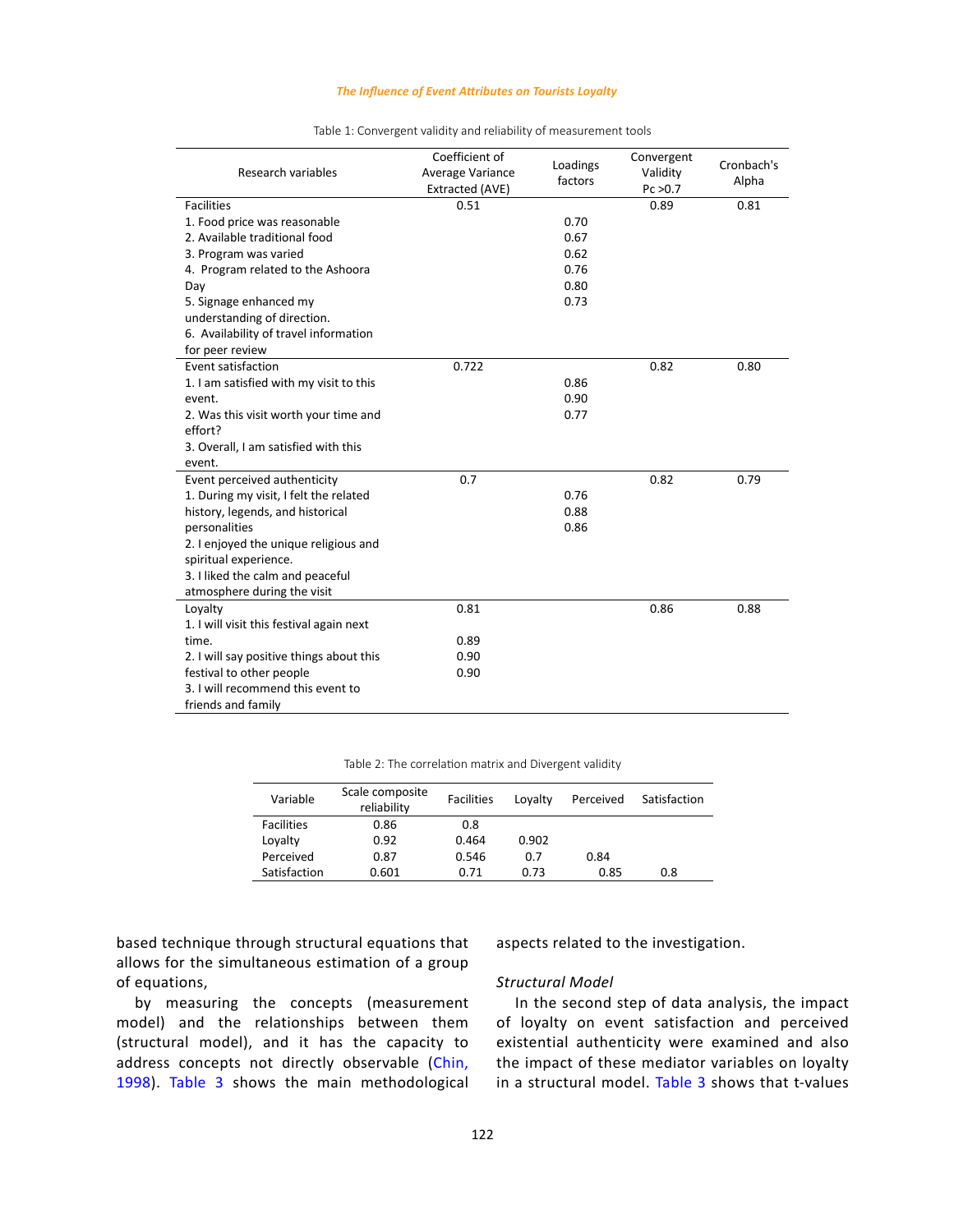### *Int. J. Hum. Capital Urban Manage., 4(2): 119-126, Spring 2019*

| Variables Path                        | Level Impact    | Tests Value of t | Path Coefficient |
|---------------------------------------|-----------------|------------------|------------------|
| Facilities. $\rightarrow$ Loyalty     | <b>Negative</b> | 1.129            | 0.006            |
| Satisfaction $\rightarrow$ Loyalty    | positive        | 9.27             | 0.53             |
| Perceive $\rightarrow$ Loyalty        | positive        | 5.6              | 0.35             |
| Perceive $\rightarrow$ Satisfaction   | Strong          | 11.3             | 0.54             |
| Facilities $\rightarrow$ Percieve     | Strong          | 12.3             | 0.56             |
| Facilities $\rightarrow$ Satisfaction | positive        | 6.3              | 0.3              |

Table 3. Summarizes the Results of Hypotheses Test Table 3: Summarizes the Results of Hypotheses Test



Fig. 1: Results of Hypotheses Test

for the impact of the independent variables are higher than the threshold 1.96 (facilities=6.3; event satisfaction =9.27, perceived existential authenticity =11.3 and 5.6) indicating the significance of the effects. Furthermore, R 2 for the dependent variable (Loyalty) in the model was 0.89 which confirm the model fits the data well. Finally, global goodness of fit (GOF) was measured to ensure a good fitness of the model (Wetzels *et al*., 2009). The GOF obtained for the model is 0.7 which shows a high fitness of the model.

### **RESULTS AND DISCUSSION**

The demographic characteristics of the respondents are presented below. More females (54.5%) than males (45.5%) were interviewed. Most

respondents were aged between 30 and 35 years (34%). Those with college or university degrees accounted for 33%. In terms of country of origin, Iranian accounted for 80% and 20% European and Arabic people. To test the proposed relationships between the constructs, path coefficient and t-value for each path from independent to dependent variable were analyzed. Table 3 depicts path coefficients, t-values, and hypothesis confirmation/rejection. As the table 3 shows, all the proposed relationships between the variables are confirmed except the relationship between facilities and loyalty. More specifically, facilities were the strongest factor affecting perceived existential authenticity so that it explained 54% of the construct variance. According to the Table 3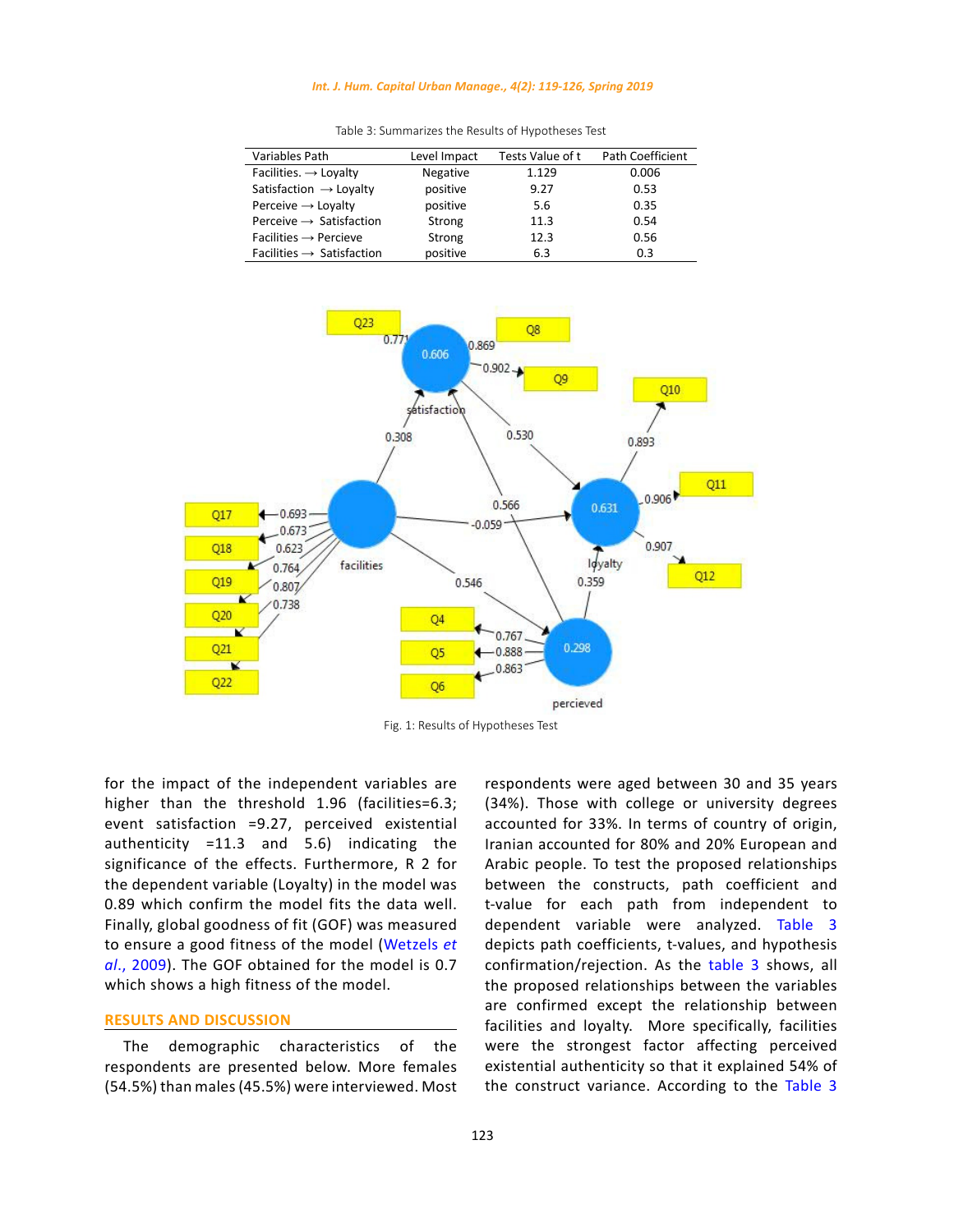and Fig. 1, the mediator roles of event satisfaction and event perceived authenticity was confirmed. H1 and H2 predict that a high level of facilities has a direct positive effect on satisfaction and perceived authenticity. The analysis results support H1 and H2 because a positive and statistically significant relationship was found (t=6.3,  $\beta$ =0.3, p < 0.01; t=12.3, β=0.56, p < 0.01).

H3 and H5 predict that satisfaction and perceived authenticity have a direct positive effect on loyalty. The analysis supportsH3 and H5 because a positive and statistically significant relationship was found (t=9.27,  $\beta$ =0.53,  $p < 0.01$ ; t=5.6,  $\beta$ =0.35,  $p < 0.01$ ). 53% of the variance of the event loyalty followed by event satisfaction and 35% of it belongs to event perceived authenticity. Consistent with Hypothesis 4, the results indicate that the greater the perceived authenticity with the event leads to the higher the degree of satisfaction with the event as indicated by a parameter estimated as  $0.56$  ( $p < 0.01$ ). The results for H6 show that the relationship between facilities and event loyalty is nonsignificant (0.006;  $p > 0.01$ ).

The current study contributes to this debate by assessing the antecedents and consequences of perceived authenticity and event satisfaction in the context of religious event organized in heritage destination. The research model provides an explicit and confirmatory conceptualization of the relationship among the facilities, event perceived authenticity, satisfaction, and loyalty. Theoretically, this study contributes to existing knowledge on events by studying whether the staging of events influences the interpretation of event authenticity and establishing the effects of perceived authenticity on satisfaction and loyalty in religious events. Although this study confirms the positive relationship between event satisfaction and loyalty (Lee and Hsu, 2011), it also demonstrates through a structural model that perceived authenticity has a strong and direct effect on event satisfaction, thereby confirming that the possibility of offering authentic experiences increases tourists' satisfaction ([Novello](http://journals.sagepub.com/author/Novello%2C+Simone) and [Fernandez,](http://journals.sagepub.com/author/Fernandez%2C+Pilar+Murias) 2016), while providing support for the importance of authenticity in religious settings. Moreover, the results show that event satisfaction is a critical factor in mediating the facilities impact

on tourists' loyalty. In research model, the mere state of authenticity would not automatically yield higher event loyalty unless it is associated with satisfaction. This mediating effect would suggest that there is an underlying mechanism of need fulfilment through which event authenticity contributes to tourists' loyalty. In other words, the staged event needs to satisfy visitors' expectations (e.g., cultural enrichment, tradition, and spirituality), which may be viewed as major requisites for intentions to revisit or recommend the event.

# **CONCLUSION**

Based on the findings, the study concluded that facilities influence tourists' loyalty through event satisfaction and perceived existential authenticity. This study provides several contributions to the research and practice. First, the set of factors examined in this study builds a foundation for further research on the factors that create and enhance tourists' loyalty. In addition, this study is among the first researches that explores these factors in religious event particularly in Iran. Current and prospective managers of tourism businesses could apply these factors as a platform to create and improve their business loyalty. Second, the structure of the factors emerging from this study may assist researchers to construct the basis for developing theories about tourists' satisfaction and loyalty. Event organizer also need to decisively consider these factors and specifically perceived existential authenticity as the strongest factor influencing tourists' loyalty to destination. First and foremost, and given that present research focused on a religious event of global importance, it would be interesting to fully assess the model by examining other types of global events. Furthermore, the research model only included perceived event and event satisfaction as the mediating factors. Exploring other moderating and mediating factors that influence the relationships between facilities and loyalty has a high potential for future investigation. Finally, this study found that the facilities have no effects on event satisfaction among tourists. This needs to be further examined in the future studies.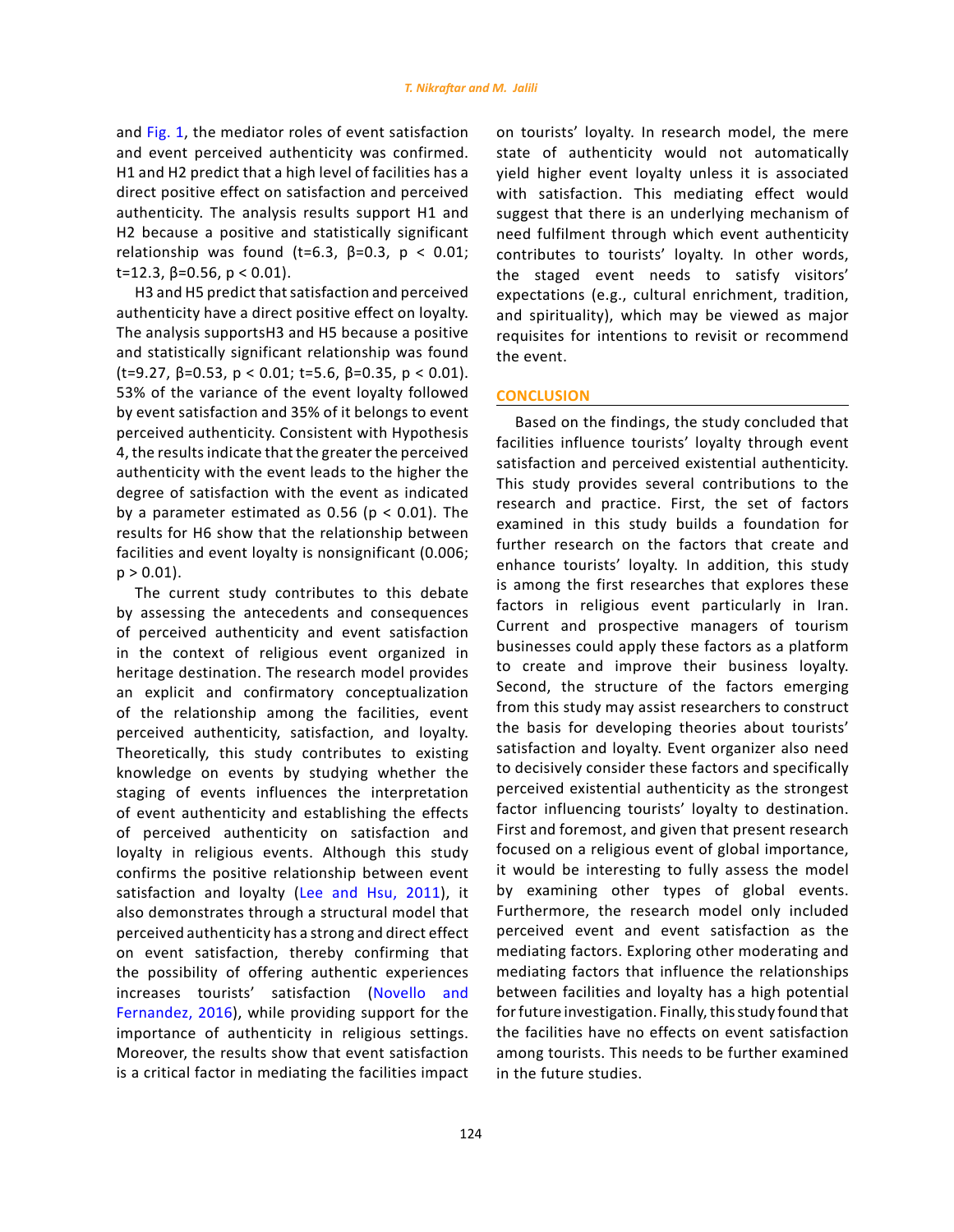## **ACKNOWLEGEMENT**

The authors would like to express their special thanks to the people who helped the authors in present research especially hotel manageress in Yazd.

# **CONFLICT OF INTEREST**

The author declares that there is no conflict of interests regarding the publication of this manuscript. In addition, the ethical issues, including plagiarism, informed consent, misconduct, data fabrication and/ or falsification, double publication and/or submission, and redundancy has been completely observed by the authors.

### **REFERENCES**

- [Akhoondnejad, A., \(2016\). Tourist loyalty to a local cultural](https://www.sciencedirect.com/science/article/pii/S026151771500151X)  [event: The case of Turkmen handicrafts festival. Tour.](https://www.sciencedirect.com/science/article/pii/S026151771500151X)  [Manage. 52: 468–477 \(](https://www.sciencedirect.com/science/article/pii/S026151771500151X)**10 pages**).
- Anil, N.K., (2012). Festival visitors' satisfaction and loyalty: An example of small, local, and municipality organized festival. Turizam: međunarodni znanstveno-stručni časopis., 60(3): 255-271 (**17 Pages**).
- [Baker, D.A.; Crompton, J.L., \(2000\). Quality, satisfaction and](https://www.sciencedirect.com/science/article/pii/S0160738399001085)  [behavioral intentions. Ann. Tour. Res., 27\(3\): 785-804 \(](https://www.sciencedirect.com/science/article/pii/S0160738399001085)**20 [Pages](https://www.sciencedirect.com/science/article/pii/S0160738399001085)**).
- [Berry, L. L., \(1988\). SERVQUAL: A multiple-item scale for](https://search.proquest.com/docview/228609374?pq-origsite=gscholar)  [measuring consumer perceptions of service quality. J](https://search.proquest.com/docview/228609374?pq-origsite=gscholar)  [Retailing., 64\(1\): 12-40\(](https://search.proquest.com/docview/228609374?pq-origsite=gscholar)**39 pages**).
- [Brown, G.; Essex, S., Assaker, G. and Smith, A., \(2017\). Event](https://www.tandfonline.com/doi/abs/10.1080/16184742.2017.1294193)  [satisfaction and behavioral intentions: examining the impact](https://www.tandfonline.com/doi/abs/10.1080/16184742.2017.1294193)  [of the London 2012 Olympic Games on participation in](https://www.tandfonline.com/doi/abs/10.1080/16184742.2017.1294193)  [sport. Eur. Sport Manage. Q, 17\(3\): 331-348\(](https://www.tandfonline.com/doi/abs/10.1080/16184742.2017.1294193)**18 pages**)**.**
- [Chhabra, D., \(2008\). Positioning museums on an authenticity](https://www.sciencedirect.com/science/article/abs/pii/S0160738307001417)  [continuum. Ann. Tour. Res., 35: 427–447\(](https://www.sciencedirect.com/science/article/abs/pii/S0160738307001417)**21 pages**).
- Chin, W.W., (1998). The partial least squares approach to structural equation modeling. Mod. Method. bus. res., 295 (2): 295- 336 (**[42 pages](https://www.researchgate.net/publication/311766005_The_Partial_Least_Squares_Approach_to_Structural_Equation_Modeling)**).
- [Coban, S., \(2012\). The Effects of the Image of Destination on](https://www.europeanjournalofsocialsciences.com/issues/EJSS_29_2.html)  [tourist satisfaction and loyalty: The Case of Cappadocia.](https://www.europeanjournalofsocialsciences.com/issues/EJSS_29_2.html)  [Europ. J. Soc. Sci., 29\(2\): 222-232\(](https://www.europeanjournalofsocialsciences.com/issues/EJSS_29_2.html)**11 pages**).
- [Cronin, J. J.; Taylor, S. A., \(1992\). Measuring service quality: a](https://www.jstor.org/stable/1252296)  [reexamination and extension. J. Market., 56\(3\): 55-69\(](https://www.jstor.org/stable/1252296)**15 pages**).
- [Guerreiro, M.; Valle, P.; Mendes, J., \(2013\). Events and](https://www.researchgate.net/publication/301233156_Events_and_Tourism_Destination_Image)  [tourism destination image. Lambert Academic Publishing.](https://www.researchgate.net/publication/301233156_Events_and_Tourism_Destination_Image)  [Saarbrücken. Germany \(](https://www.researchgate.net/publication/301233156_Events_and_Tourism_Destination_Image)**76 pages**).
- [Kim, H.; Jamal, T., \(2007\). Touristic quest for existential](https://www.sciencedirect.com/science/article/abs/pii/S0160738306001058)  [authenticity. Ann. Tour. Res., 34\(1\): 181-201\(](https://www.sciencedirect.com/science/article/abs/pii/S0160738306001058)**21 pages**).
- [Kolar, T.; Zabkar, V., \(2010\). A consumer-based model of](https://www.sciencedirect.com/science/article/pii/S0261517709001368)

[authenticity: An oxymoron or the foundation of cultural](https://www.sciencedirect.com/science/article/pii/S0261517709001368) [heritage marketing?. Tour. Manage., 31\(5\): 652-664 \(](https://www.sciencedirect.com/science/article/pii/S0261517709001368)**13 pages**).

- [Lee, J., \(2014\). Visitors' emotional responses to the festival](https://www.tandfonline.com/doi/abs/10.1080/10548408.2014.861726) [environment. J Travel Tour. Mark. 31\(1\): 114-131\(](https://www.tandfonline.com/doi/abs/10.1080/10548408.2014.861726)**18 pages**).
- [Lee, T.; Hsu, F., \(2011\). Examining how attending motivation and](https://onlinelibrary.wiley.com/doi/abs/10.1002/jtr.867) [satisfaction affects the loyalty for attendees at aboriginal](https://onlinelibrary.wiley.com/doi/abs/10.1002/jtr.867) [festivals. Int. J Tour. Res., 15\(1\): 1922-1970 \(](https://onlinelibrary.wiley.com/doi/abs/10.1002/jtr.867)**48 pages**).
- [Lee, YK.; Lee, CK.; Lee, SK.; Babin, BJ., \(2008\). Festivalscapes](https://www.sciencedirect.com/science/article/abs/pii/S0148296307001348) [and patrons' emotions, satisfaction, and loyalty. J BUS RES.,](https://www.sciencedirect.com/science/article/abs/pii/S0148296307001348) [61\(1\): 56–64 \(9 pages\).](https://www.sciencedirect.com/science/article/abs/pii/S0148296307001348)
- [Mensah, C., \(2013\). Residents satisfaction and behavioral](https://www.researchgate.net/publication/318316443_Residents) [intention with Asogli Yam Festival in Ghana. Int. J. Asian Soc.](https://www.researchgate.net/publication/318316443_Residents) [Sci., 3\(3\): 682-702\(](https://www.researchgate.net/publication/318316443_Residents)**21pages**).
- [Novello, S.; Fernandez, P.M., \(2016\). The influence of event](https://journals.sagepub.com/doi/abs/10.1177/1096348013515914) [authenticity and quality attributes on behavioral intentions.](https://journals.sagepub.com/doi/abs/10.1177/1096348013515914) [J. Hosp. Tour. Res., 40\(6\): 685-714 \(](https://journals.sagepub.com/doi/abs/10.1177/1096348013515914)**20 pages**).
- [Pine, B.J.; Pine, J.; Gilmore, J.H., \(1999\). The experience](https://books.google.com/books?hl=en&lr=&id=5hs-tyRrSXMC&oi=fnd&pg=PA1&dq=Pine,+J.B.I.%3B+Gilmore,+J.H.+(1999).+The+experience+economy.+Work+is+a+theater+and+every+business+a+stage.+Boston,+MA:+Harv.+Bus.+School+Press.+(254+pages).&ots=ILo_YEiOnf&sig=47r6obnrC25zVTyNpk6ANN5fQFM) [economy. Work is a theater and every business a stage.](https://books.google.com/books?hl=en&lr=&id=5hs-tyRrSXMC&oi=fnd&pg=PA1&dq=Pine,+J.B.I.%3B+Gilmore,+J.H.+(1999).+The+experience+economy.+Work+is+a+theater+and+every+business+a+stage.+Boston,+MA:+Harv.+Bus.+School+Press.+(254+pages).&ots=ILo_YEiOnf&sig=47r6obnrC25zVTyNpk6ANN5fQFM) [Boston, MA: Harv. Bus. Press. \(](https://books.google.com/books?hl=en&lr=&id=5hs-tyRrSXMC&oi=fnd&pg=PA1&dq=Pine,+J.B.I.%3B+Gilmore,+J.H.+(1999).+The+experience+economy.+Work+is+a+theater+and+every+business+a+stage.+Boston,+MA:+Harv.+Bus.+School+Press.+(254+pages).&ots=ILo_YEiOnf&sig=47r6obnrC25zVTyNpk6ANN5fQFM)**254 pages**).
- [Pierre, J.M.; Hutchinson, E.; Abdulrazak, H., \(2007\). The Shi'a](https://www.questia.com/library/journal/1P3-1248982501/the-shi-a-remembrance-of-muharram-an-explanation) [remembrance of Muharram: An explanation of the days of](https://www.questia.com/library/journal/1P3-1248982501/the-shi-a-remembrance-of-muharram-an-explanation) [Ashura and Arba'een. Mil. Rev., 87\(2\): 61- 69 \(](https://www.questia.com/library/journal/1P3-1248982501/the-shi-a-remembrance-of-muharram-an-explanation)**9 pages**).
- [Reisinger, Y.; Steiner, C. J., \(2006\). Reconceptualizing object](https://www.sciencedirect.com/science/article/abs/pii/S0160738305000897) [authenticity. Ann. Tourism. Res., 33\(1\): 65–86 \(](https://www.sciencedirect.com/science/article/abs/pii/S0160738305000897)**22 pages**).
- [Robinson, R. N. S.; Clifford, C. C., \(2012\). Authenticity and festival](https://onlinelibrary.wiley.com/doi/abs/10.1111/j.1745-4506.2008.00096.x) [foodservice experiences. Ann. Tourism. Res. 39\(2\):571-600](https://onlinelibrary.wiley.com/doi/abs/10.1111/j.1745-4506.2008.00096.x) (**[30 pages](https://onlinelibrary.wiley.com/doi/abs/10.1111/j.1745-4506.2008.00096.x)**).
- [Shen, S., \(2014\). Intention to revisit traditional folk events: a](https://onlinelibrary.wiley.com/doi/abs/10.1002/jtr.1949) [case study of Qinhuai Lantern Festival, China. Int. J Tour.](https://onlinelibrary.wiley.com/doi/abs/10.1002/jtr.1949) [Res., 16\(5\): 513-520\(](https://onlinelibrary.wiley.com/doi/abs/10.1002/jtr.1949)**8 pages**).
- [Wang, N., \(1999\). Rethinking authenticity in tourism experience.](file:///E:/Rezaei/JOURNALS/IJHCUM.%201226-%20Galley%20Proof/../AppData/AppData/Local/AppData/Local/Temp/Wang, N., (1999). Rethinking authenticity in tourism experience. Ann. Tour. Res., 26(2): 349-370 (22 pages).) [Ann. Tour. Res., 26\(2\): 349-370 \(](file:///E:/Rezaei/JOURNALS/IJHCUM.%201226-%20Galley%20Proof/../AppData/AppData/Local/AppData/Local/Temp/Wang, N., (1999). Rethinking authenticity in tourism experience. Ann. Tour. Res., 26(2): 349-370 (22 pages).)**22 pages**).
- [Wetzels, M.; Odekerken-Schröder, G.; van Oppen, C., \(2009\).](https://www.jstor.org/stable/20650284?seq=1#page_scan_tab_contents) [Using PLS Path Modeling for Assessing Hierarchical Construct](https://www.jstor.org/stable/20650284?seq=1#page_scan_tab_contents) [Models: Guidelines and Empirical Illustration. MIS Quart,](https://www.jstor.org/stable/20650284?seq=1#page_scan_tab_contents) [33\(1\):177-195\(](https://www.jstor.org/stable/20650284?seq=1#page_scan_tab_contents)**19 pages**).
- [Wu, H.C.; Wong, J. W.C.; Cheng, C.-C., \(2014\). An empirical study](https://www.tandfonline.com/doi/abs/10.1080/10941665.2013.844182) [of behavioral intentions in the food festival: the case of](https://www.tandfonline.com/doi/abs/10.1080/10941665.2013.844182) [Macau. Asia Pac. J. Tour. Res., 19\(11\): 1278-1305 \(](https://www.tandfonline.com/doi/abs/10.1080/10941665.2013.844182)**28 pages**).
- [Yang, J., Yingkang, Y., and Cen, J. \(2011\). Festival tourists'](file:///E:/Rezaei/JOURNALS/IJHCUM.%201226-%20Galley%20Proof/../AppData/AppData/Local/AppData/Local/Temp/Yang, J., Yingkang, Y., and Cen, J. (2011). Festival tourists) [emotion, perceived value, and behavioral intentions: a test](file:///E:/Rezaei/JOURNALS/IJHCUM.%201226-%20Galley%20Proof/../AppData/AppData/Local/AppData/Local/Temp/Yang, J., Yingkang, Y., and Cen, J. (2011). Festival tourists) [of the moderating effect of festival scape. J. Conv. Event](file:///E:/Rezaei/JOURNALS/IJHCUM.%201226-%20Galley%20Proof/../AppData/AppData/Local/AppData/Local/Temp/Yang, J., Yingkang, Y., and Cen, J. (2011). Festival tourists) [Tour., 12\(1\): 25-44 \(](file:///E:/Rezaei/JOURNALS/IJHCUM.%201226-%20Galley%20Proof/../AppData/AppData/Local/AppData/Local/Temp/Yang, J., Yingkang, Y., and Cen, J. (2011). Festival tourists)**20 pages**).
- [Yoon,Y.S.; Lee, J.S.; Lee,C.K., \(2010\). Measuring festival quality](https://www.sciencedirect.com/science/article/pii/S0278431909001108) [and value affecting visitors' satisfaction and loyalty using a](https://www.sciencedirect.com/science/article/pii/S0278431909001108) [structural approach. Int. J. Hosp. Manage., 29\(2\): 335–342\(8](https://www.sciencedirect.com/science/article/pii/S0278431909001108) [pages\).](https://www.sciencedirect.com/science/article/pii/S0278431909001108)
- [Yoon, Y.; Uysal, M., \(2005\). An examination of the effects](file:///E:/Rezaei/JOURNALS/IJHCUM.%201226-%20Galley%20Proof/../AppData/AppData/Local/AppData/Local/Temp/Yoon, Y.; Uysal, M., (2005). An examination of the effects of motivation and satisfaction on destination loyalty: a structural model. Tour. Manage., 26(1): 45-56(12 pages).) [of motivation and satisfaction on destination loyalty: a](file:///E:/Rezaei/JOURNALS/IJHCUM.%201226-%20Galley%20Proof/../AppData/AppData/Local/AppData/Local/Temp/Yoon, Y.; Uysal, M., (2005). An examination of the effects of motivation and satisfaction on destination loyalty: a structural model. Tour. Manage., 26(1): 45-56(12 pages).) [structural model. Tour. Manage., 26\(1\): 45-56\(12 pages\).](file:///E:/Rezaei/JOURNALS/IJHCUM.%201226-%20Galley%20Proof/../AppData/AppData/Local/AppData/Local/Temp/Yoon, Y.; Uysal, M., (2005). An examination of the effects of motivation and satisfaction on destination loyalty: a structural model. Tour. Manage., 26(1): 45-56(12 pages).)
- [Zhang, H.; Fu, X.; Cai, L.A.; Lu, L., \(2014\). Destination image](file:///E:/Rezaei/JOURNALS/IJHCUM.%201226-%20Galley%20Proof/../AppData/AppData/Local/AppData/Local/Temp/Zhang, H.; Fu, X.; Cai, L.A.; Lu, L., (2014). Destination image and tourist loyalty: a meta-analysis. Tour. Manage., 40: 213-223(11 pages).) [and tourist loyalty: a meta-analysis. Tour. Manage., 40: 213-](file:///E:/Rezaei/JOURNALS/IJHCUM.%201226-%20Galley%20Proof/../AppData/AppData/Local/AppData/Local/Temp/Zhang, H.; Fu, X.; Cai, L.A.; Lu, L., (2014). Destination image and tourist loyalty: a meta-analysis. Tour. Manage., 40: 213-223(11 pages).) 223(**[11 pages](file:///E:/Rezaei/JOURNALS/IJHCUM.%201226-%20Galley%20Proof/../AppData/AppData/Local/AppData/Local/Temp/Zhang, H.; Fu, X.; Cai, L.A.; Lu, L., (2014). Destination image and tourist loyalty: a meta-analysis. Tour. Manage., 40: 213-223(11 pages).)**).